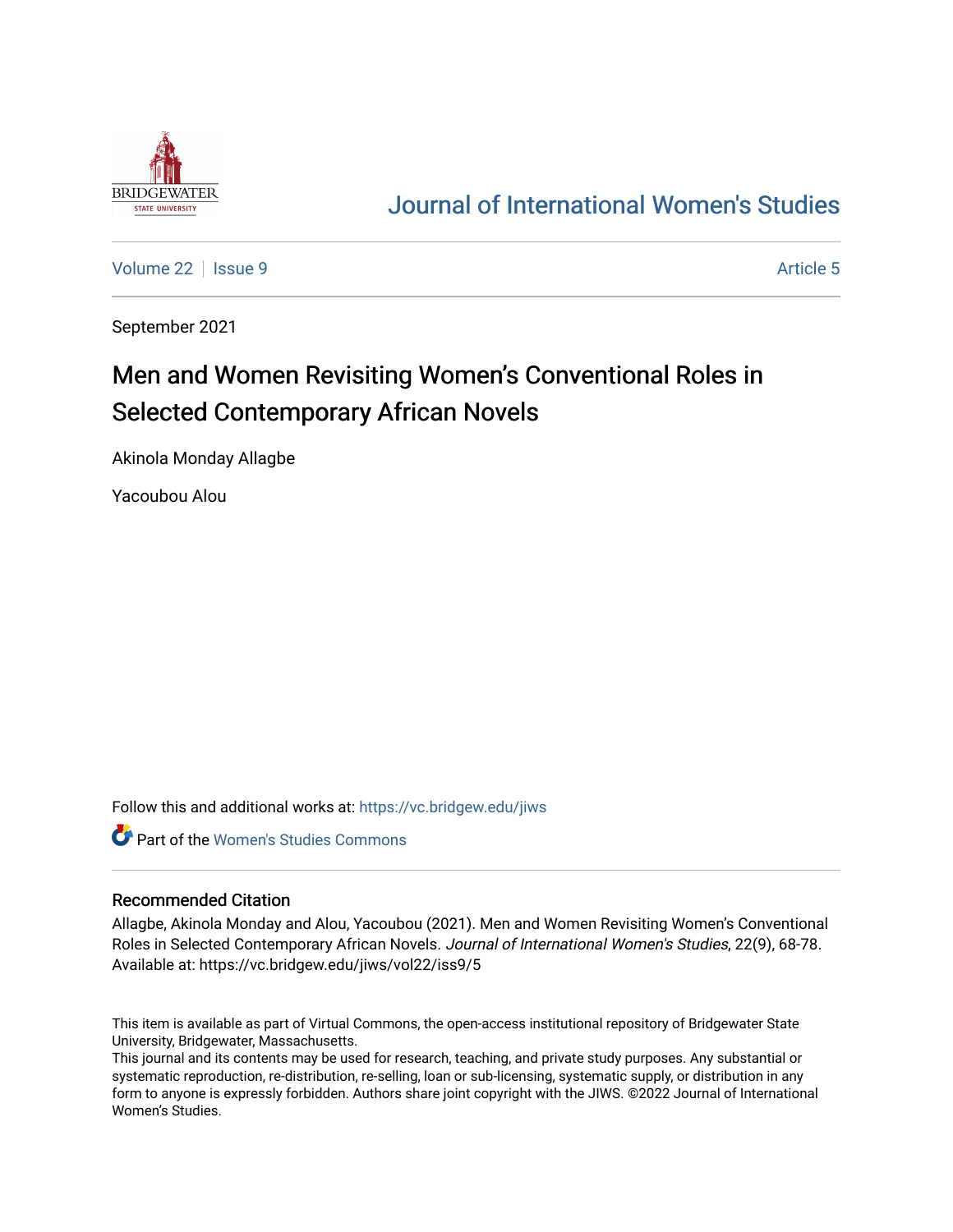Allagbe and Alou: Men and Women Revisiting Women's Conventional Roles in Selected Contemporary African Novels

This journal and its contents may be used for research, teaching and private study purposes. Any substantial or systematic reproduction, re-distribution, re-selling, loan or sub-licensing, systematic supply or distribution in any form to anyone is expressly forbidden. ©2021 Journal of International Women's Studies.

### **Men and Women Revisiting Women's Conventional Roles in Selected Contemporary African Novels**

By Akinola Monday Allagbe<sup>[1](#page-1-0)</sup> and Yacoubou Alou<sup>[2](#page-1-1)</sup>

#### **Abstract**

Many theorists, feminist scholars, and critics have been divided on the question of if it is possible for both men and women to adequately write about women. This article examines how some contemporary men and women have redefined and represented African women in their fiction, discharging them of conventional roles in patriarchal settings. To prove this, we examine instances of reversal of women's conventional roles through womanist and radical feminist trends in four selected contemporary African novels written by both men and women: *Mema* (2003), *A Beautiful Daughter* (2012*)*, *The Housemaid* (1998), and *The Secret Lives of Baba Segi's Wives*  (2010). The first two novels are respectively written by men, Daniel Mengara and Asare Adei, whereas the last two were written by women, Amma Darko and Lola Shoneyin. There are similarities in the ways contemporary African authors write about women in their fictional texts. For instance, they sometimes switch from a patriarchal ideology to a matriarchal one. The authors have revealed these ideologies via the reversal of women's roles, by empowering them through decision-making on matters concerning their children, their children's rights, motherhood, giving the hand of their daughter in marriage, and arranging and financing wedding festivities of their children in their novels. But the writers each adopt different concepts when advocating or addressing problems facing women. Their use of womanist or radical feminist ideology varies from one another irrespective of their gender. By reversing women's conventional roles, the authors seem to have confirmed that a society cannot, therefore, be either "strictly matriarchal" or "strictly patriarchal"; rather, a society can have matriarchal and patriarchal subsystems, and these usually complement each other (Chinweizu, 1990, p.112).

*Keywords*: Women, Conventional roles, Womanism, Radical feminism, Reversal

#### **Introduction**

In African patriarchal societies, gender is a means used to give structural meaning to biological sex. It is based on biological characteristics and attributes that men and women use to play their respective roles in the cultural, social, economic, and political structures of their societies. As a result of the above, Allagbe and Allagbe (2015, p. 386) note that "While men are

<span id="page-1-0"></span><sup>&</sup>lt;sup>1</sup> Akinola Monday Allagbe, earned a Doctorate degree in Anglophone African Literature from the University of Abomey-Calavi, Republic of Benin. He is a part time lecturer at the English Department of the University. He teaches African literature, civilization, and economic history of Africa. He is an author and co-author of articles published locally and internationally. His research interest revolves around gender representation, women's empowerment, feminisms, womanism, and contemporary issues as enacted by/in contemporary African novels.

<span id="page-1-1"></span> $2$  Yacoubou Alou, earned his PhD in English Literature from Usmanu Danfodiyo, University of Sokoto, Republic of Nigeria. He currently teaches at Université de Zinder, Niger Republic and chairs the English Department. He is a Fulbright scholar. His research interest is postcolonial African literature.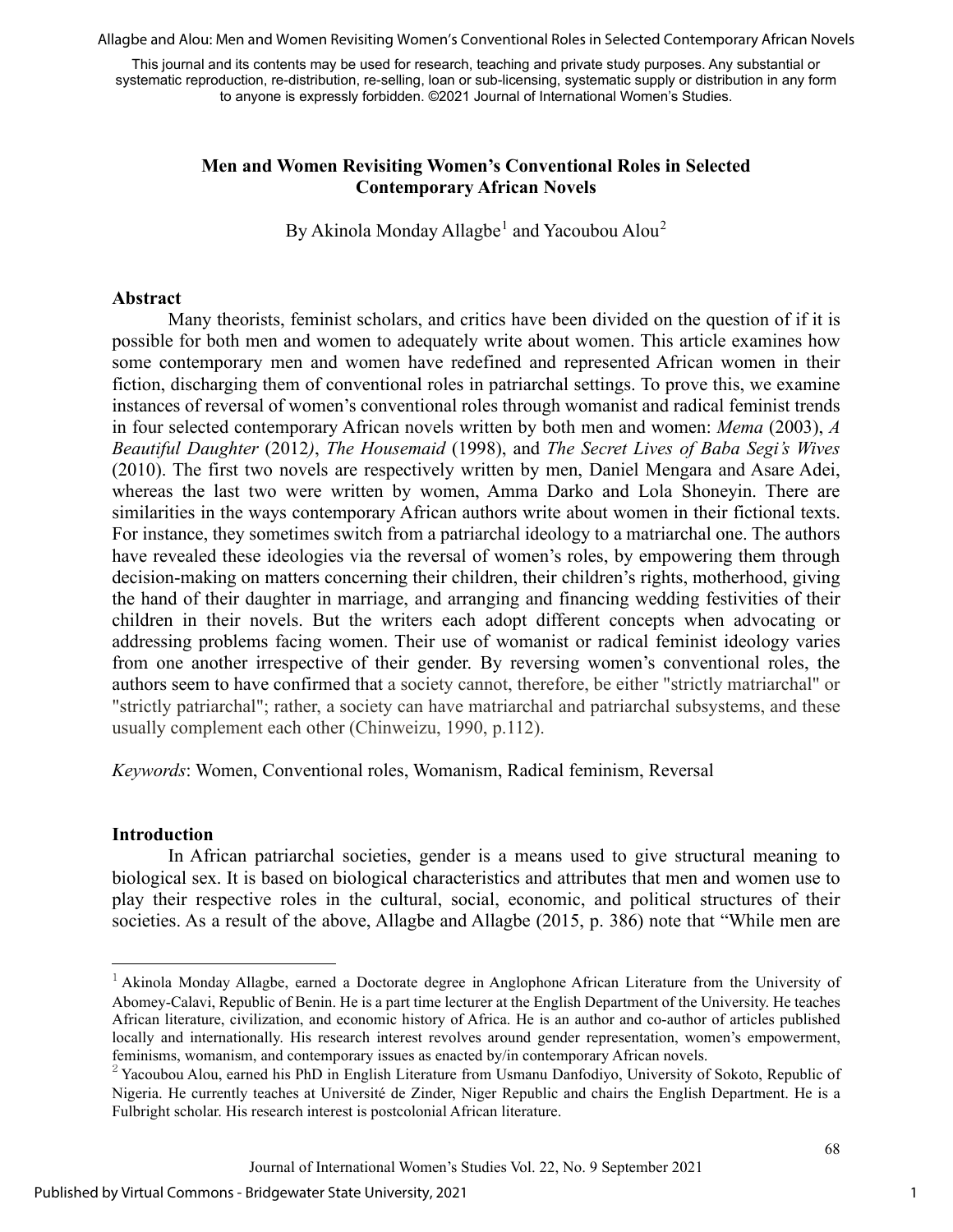expected to play such stereotypical roles as fatherhood, husbandhood, and leadership, women are traditionally expected to be mothers, housewives and subservient." In addition to Allagbe and Allagbe's affirmation on gender roles, Koussouhon and Agbachi (2016, p. 84) argue that people initially learn to perform gender through repeated acts. Through repetition, they naturalize their gender performance. Once their gender performance is naturalized, it is said to be biologically constructed instead [sic] of culturally or socially constructed. Gender performance does not depend solely on the actor. It also depends on social or cultural norms.

In this vein, cultures and social norms give rise to expectations for appropriate gender performances and define ways to ensure that those expectations are repeatedly met. But with time, some postmodern feminists like Simeone de Beauvoir, Judith Butler, in their quest for women's liberation, have discovered that gender is not stagnant; it shifts in the lifetime of a male or female. Accordingly, Cameron's standpoint on Judith Butler's approach for gender reads in these terms: "Gender is […] not something you acquire once and for all at an early stage, but an ongoing accomplishment produced by your repeated actions"(1990, p.13). This idea has influenced the writings of African writers, especially men writers, when it comes to women because in the recent paast they have often blindly underrated the representation of women at the expense of men in their novels.

So, the arrival of feminist and womanist movements in Africa has given birth to a new generation of men and women writers. Their aim is to reconstruct distorted images of/about women which are noticeable in early male-authored fictional texts. But some feminist critics and theorists hold that pioneering men writers, to quote Fonchingong (2006), such as Chinua Achebe, Elechi Amadi, Wole Soyinka, Ngugi Wa Thiongo, Cyprian Ekwensi (p. 135) etc., are guilty in that they have depicted women in a reductive manner and perpetuated popular myths of women subordination in their early prose works. These men writers are believed to have influenced their younger brothers (contemporary men writers) in how they portray women in their fiction. Following from this assumption: women do not or will not matter in these young/contemporary men writers' fictional texts.

Feminist critics and theorists like Susan Gubar, Judith Kegan Gardiner, Lori Saint Martin, Annis Pratt, etc., have argued that gender counts when writing about women. For instance, Gardiner holds that gender influences the development of personality and writing. In this sense, she states that "In a male dominated society, being a man does not mean being like a woman. As a result, the behaviour considered appropriate to each gender becomes severely restricted and polarized" (1980, p. 198). Similarly, Gardiner, Gubar (1980) in her article "The Blank Page and Issues of Female Creativity" states that men writers often use literature as a way to create women the way they would like them to be created; women are the *blank page* (italics ours) upon which the men writers write. Women need to stand up and write back; they need to write their own fiction. Pratt (1981) notes that "Women's fiction reflects an experience radically different from men's because [their] drive towards growth as persons is thwarted by [their] society's prescriptions concerning gender" (p. 6).

But Lange refutes the above-mentioned feminist critics and theorists' view. She claims that "society's views of women have changed and gender roles are not as strictly enforced [...]" (2008, p. 3) in the way they used to be in past or early male-authored novels. It is obvious that gender is not static; it evolves along with societal perceptions of reality. To prove this, one can cite such male-authored fictional texts as Chinua Achebe's *Anthills of the Savannah*, Peter Abrahams'*A Wreath for Udomo*, Ngugi Wa Thiongo's *I Will Marry When I Want*, etc. For instance, the way Achebe represents women in his earlier novels, such as *Things Fall Apart* (1958) and *Arrow of*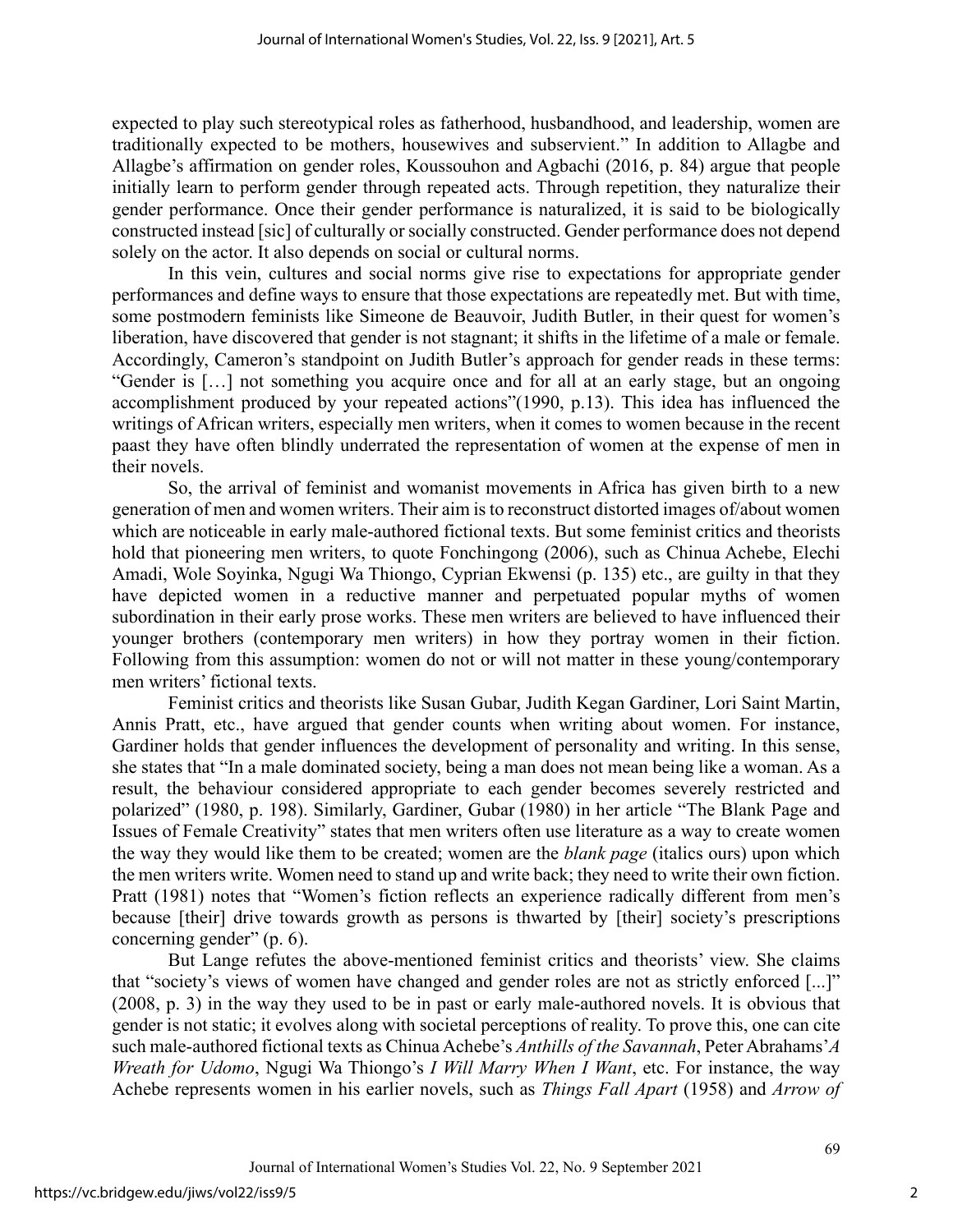*God* (1964) differs from the representation in *Anthills of the Savannah* (1987). The aim of Achebe, through the female character, Beatrice, in *Anthills of the Savannah* is to confirm the similarities among men and women ; this is what the womanist concept stands for.

In reality, the womanist concept is different from the feminist idea in terms of strategy of advocating for women's rights. The difference is that the feminists advocate for women's problems alone while the womanists not only fight for the rights of women but they are also "committed to the survival and wholeness of the entire people male and female" (Ogunyemi cited Walker in Layli, 2006, p.28). Womanists and feminists serve as advocates of women in patriarchal institutions.

It is true that most men writers, especially contemporary men writers, belong to the patriarchal institution which has long deprived women of some of their true potential, but they should not be denied the opportunity to embark on the reconstitution of the woman's real image as it is the case with women writers. Lange (2008, p. 2) explains this in a clearer manner: "Writing from the female perspective allows male authors to achieve re-identification." But this does not seem to convince Omolara Ogundipe-Leslie.

According to Omolara Ogundipe-Leslie,

"it is up to women to combat their social disabilities; to fight for their own fundamental and democratic rights, without waiting for the happy day when men will willingly share power and privilege with them- a day that will never come" (1994, p. 36).

However, in quest for ways to combat social disabilities infringing women, it is noteworthy to point out here that some women writers sometimes not only act out their aggression towards the patriarchal system hindering their freedom, but they also even go to the extent of acting out their aggression on their fellow women, men, and children. In this sense, if writing about women were exclusively left to women writers alone, this might seem like empowering them to sentence their oppressors, especially men, in literature. In fact, there cannot be a literature about women without men. As Stratton (1994) observes, "African women's writing cannot be thoroughly appreciated unless it is juxtaposed to African men's literature" (p.12).

So, it is possible for both men and women to adequately write about women. This contention has divided feminist scholars, critics, and theorists as highlighted earlier on. This article seeks to prove this by working on men and women writing on reversal of women's conventional roles in four selected contemporary African novels: *Mema* (2003), *A Beautiful Daughter* (2012*)*, *The Housemaid* (1998), and *The Secret Lives of Baba Segi's Wives* (2010). The first two novels are respectively written by men authors, Daniel Mengara and Asare Adei, whereas the last two were published by women writers, Amma Darko and Lola Shoneyin. Drawing on the ideological underpinnings of womanism and radical feminism, the ongoing study aims to unveil the ways the women in the aforementioned novels are portrayed and how they address the problems facing women.

#### **Theoretical Framework**

Social imbalances men between women have given birth to feminism and womanism. Feminism and womanism promote equality and aim to put an end to the social imbalances which have long maintained women in their social status quo. Feminism began before womanism. The history of the feminist movements is divided into three waves. According to Flouli (2017):

3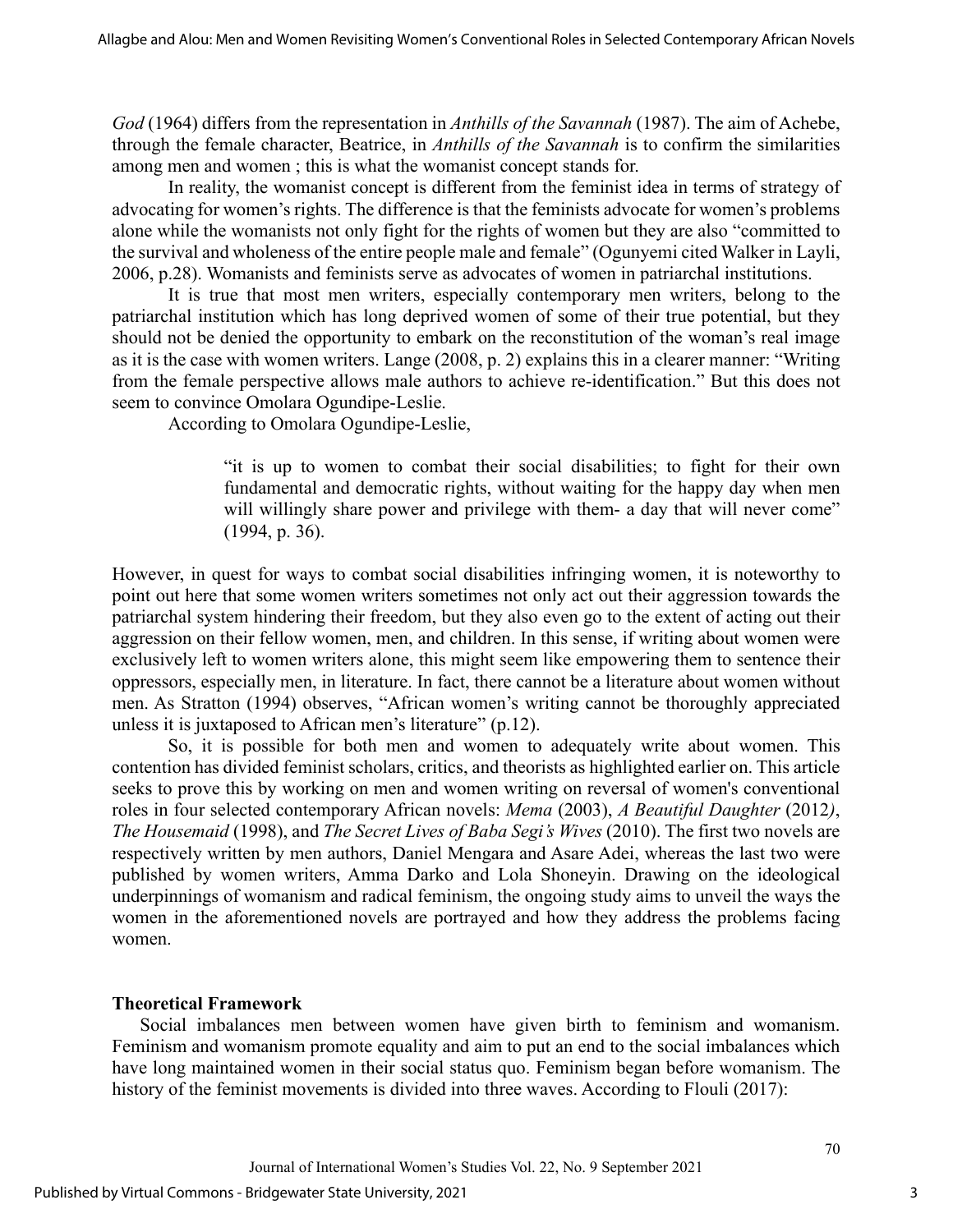- The first wave refers to the movement of the  $19<sup>th</sup>$  through early  $20<sup>th</sup>$  centuries, which dealt mainly suffrage, working conditions and educational rights for women and girls;
- The second wave (1960s-1980s) dealt with the inequality of laws, as well as cultural inequality and the role of women in the society;
- The third wave of feminism (1990s-2000s) is seen seen as both a continuation of the second and a response to the perceived failures […] The key concerns are intersectionality; the diversity of "women" is recognized and emphasis is placed on identity, gender, race, nation, social order and sexual preference; changes on stereotypes, media portrayals and language used to define women and sexual identities (pp. 5, 9).

Viewing the above of waves of feminism, this article uses radical feminism and womanism, two different women's theories. Indeed, radical feminism, a branch of feminist theory, is used to study the portrayal of female characters in contemporary men and women novels. Ibeku (2015) holds that "[...] Radical feminism [...] uses violence in order to gain their freedom" (p. 430). Similarly, Adei (2009, p.47) points out that "Radical feminism attempts to draw lines between biologically determined behaviour and culturally-determined behaviour."

Womanism is derived from feminism and both advocate for women, but approaches and topics differ because of womanism's focus on Black women. Womanism strives for a meaningful union and survival of women, men, and children. For instance, the notion of inclusiveness can be deduced in "Alice Walker's term of the 'womanist' meaning a woman who is committed to the survival of the wholeness of entire people..." (2006, p. 28). Drawing on this, Koussouhon and Dossoumou (2015) claim that "Womanism is an inclusive theory centered on the natural order of things in the nature, society and family" (p. 130).

The theoretical framework of this study falls on radical feminism and womanism. Although radical feminism and womanism are both women's movements that touch on the social life of women, we shall apply their different ideologies/concepts in order to see how the authors, in advocating for and reversing the conventional roles of female characters, represented them in their novels.

#### **Methodology**

Discursive policy analysis, also called interpretive policy analysis, is one of the branches of discourse analysis used in this study. This method allows us to underpin the reversal of women's conventional roles in selected contemporary fiction written by both men and women. The approach covers notions like narratives, storylines, framing, discourse coalitions, interpretation, argumentation, and meaning to critically explain the initiation, formation, implementation, and evaluation of public policies in various contexts and settings (Glynos et al., 2009, p. 21). It is further argued by Glynos et al (2009) that "[…] discursive policy analysis comes in many different shapes and sizes, ranging from those that seek mainly to supplement positivist viewpoints to those who wish to break radically from positivist perspectives" (p. 21).

Indeed, the above approach is used to capture the plurality through interpretation of the reactions of the women depicted in the selected novels towards conventional roles imposed on women due to gender inequality between men and women in African societies. It is used to test a hypothesis about contemporary African men and women writing about women. Hence, to confirm the hypothesis, few women represented in the contemporary African men and women novels are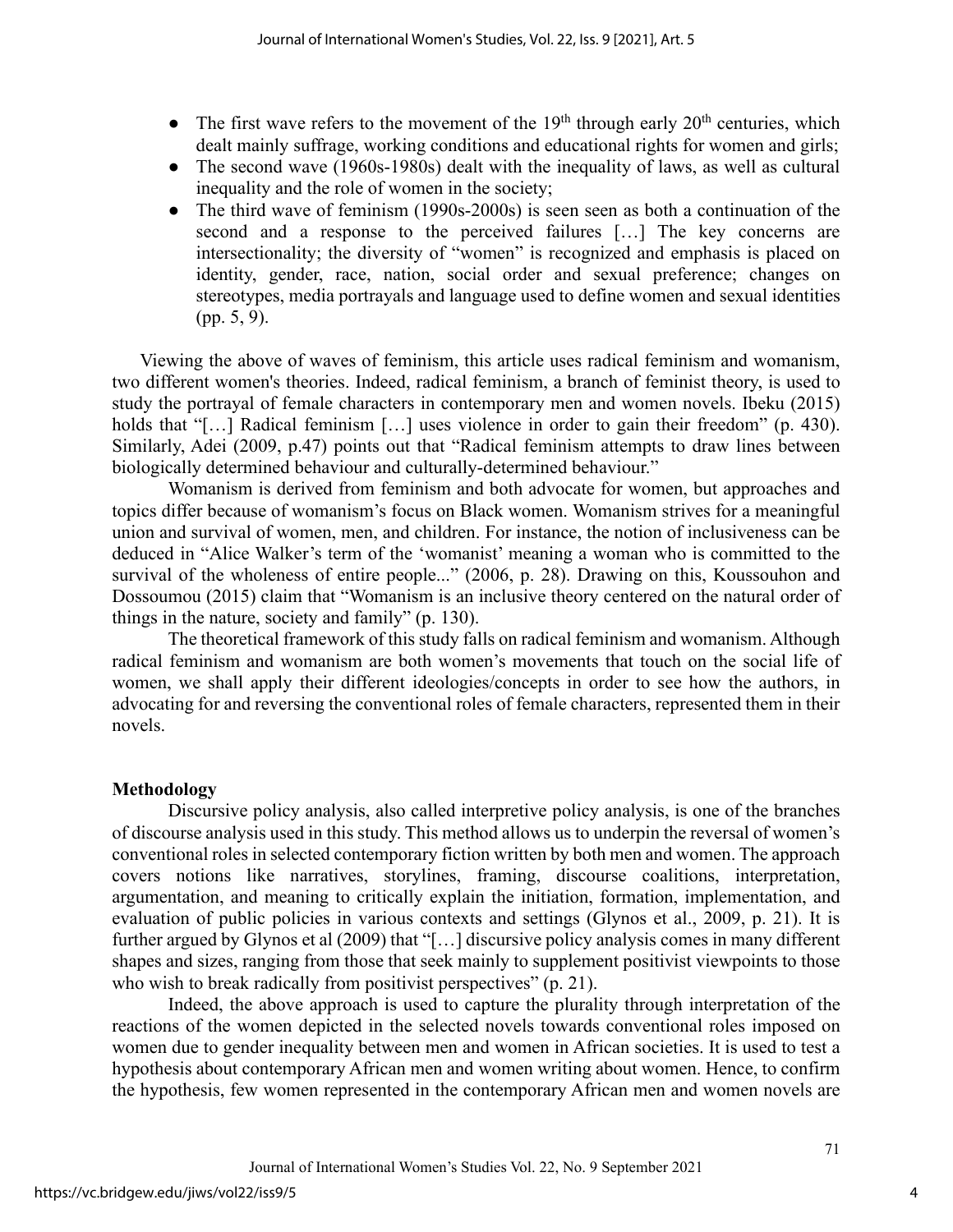chosen.

The women in the novels are purposively chosen based on their reactions or attitudes towards conventional roles attributed to them. The purposive technique is used to check if gender inequality between women and men, in traditional African socio-cultural settings, that is condemned by feminist and womanist scholars, have been reversed in women's and men's literature. Another criterion is based on the fact that the women under study are represented based on socio-cultural African settings and the context of contemporary African fictional oeuvres.

In fact, the above attribute can be traced in contemporary African literature by men and women. Contemporary African literature is a transition from classical African literature, and is written in the period before or just after the large majority of African countries regained their political independence (Fouad, 2018, p.3).

In this vein, the four contemporary African works of literature, *Mema* (2003), *A Beautiful Daughter* (2012*)*, *The Housemaid* (1998), and *The Secret Lives of Baba Segi's Wives* (2010), cover the period after the African countries' independence. That serves as one the criteria of choosing the four novels under study. Another criterion is the fact that they represent gender inequality problems women used to face and continue to face in patriarchal settings of African societies in their novels. The final criterion is the background of the authors.

The contemporary African men and women authors are from different parts of Africa. They are from west and central parts of Africa, and the analyses carried on women's writing women are limited to their fictional texts. Concerning the two men authors, one is from central Africa and the other is from west Africa. Daniel Mengara, the author of the novel *Mema* published in 2003, is from Gabon, central Africa. He was born in Minvoul, Gabon in 1967. Apart from his novel, *Mema*, he has published books and articles in areas of francophone, post-colonial, and African studies. He is the author of "La représentation des groupes sociaux chez les romanciers noirs sud-africains" (L'Harmattan, 1996) and *Images of Africa: Stereotypes and Realities* (Africa World Press, 2001). The second author is Asare Adei. He published *A Beautiful Daughter* (2012). He is a Ghanaian novelist (west Africa). He is also an author of books for young adults. Some of his books include: *Thumbprint of Dishonour: Unworthy mot…* (2011); *A Nation in Denial : or was it a better Ghana* (2012) ; *Close Enemies* (2013); *Witches of Honour* (2015) ; *The Smart Witches Club* (2016).

The two women writers are both from west Africa. One is from Ghana, and the other is from Nigeria. Amma Darko is from Ghana and author of the novel *The Housemaid* (1998). She was born in 1956 in Koforidua, Ghana. She studied and grew up in Accra. Her novels illustrate everyday life in Ghana. Her first novel, *Beyond the Horizon*, was originally published in German. Her most recent novels, *Faceless* and *Not without Flower*, were published in Ghana. Last but not least, the second writer is Lola Shoneyin. She is a native of Nigeria. She is the author of *The Secret Lives of Baba Segi's Wives* (2010). She was born in 1974 in Ibadan, Nigeria. Her work is significantly influenced by her mother's life, notably providing material on polygamy; her maternal father, Abraham Olayinka Okupe (1896-1976) was the traditional ruler of Iperu Remo and had five wives. Her novel has won several prizes such as the 2011 orange prize, the 2011 PEN Oakland Josephine miles literary award, and two association of Nigerian authors awards. Apart from the novel, she has written a handful of poetry including *So All Time I was Sitting on an Egg* (1998), *Song of a River Bird* (2002), *For the Love of Flight* (2010), and the children's book *Mayowa and the Masquerade* (2010).

The above brief accounts of the contemporary African writers reveal that they are calibered African writers who know and have raised issues facing African women today. The aforementioned parameter contributes to one of the reasons why we have been motivated to work on their literary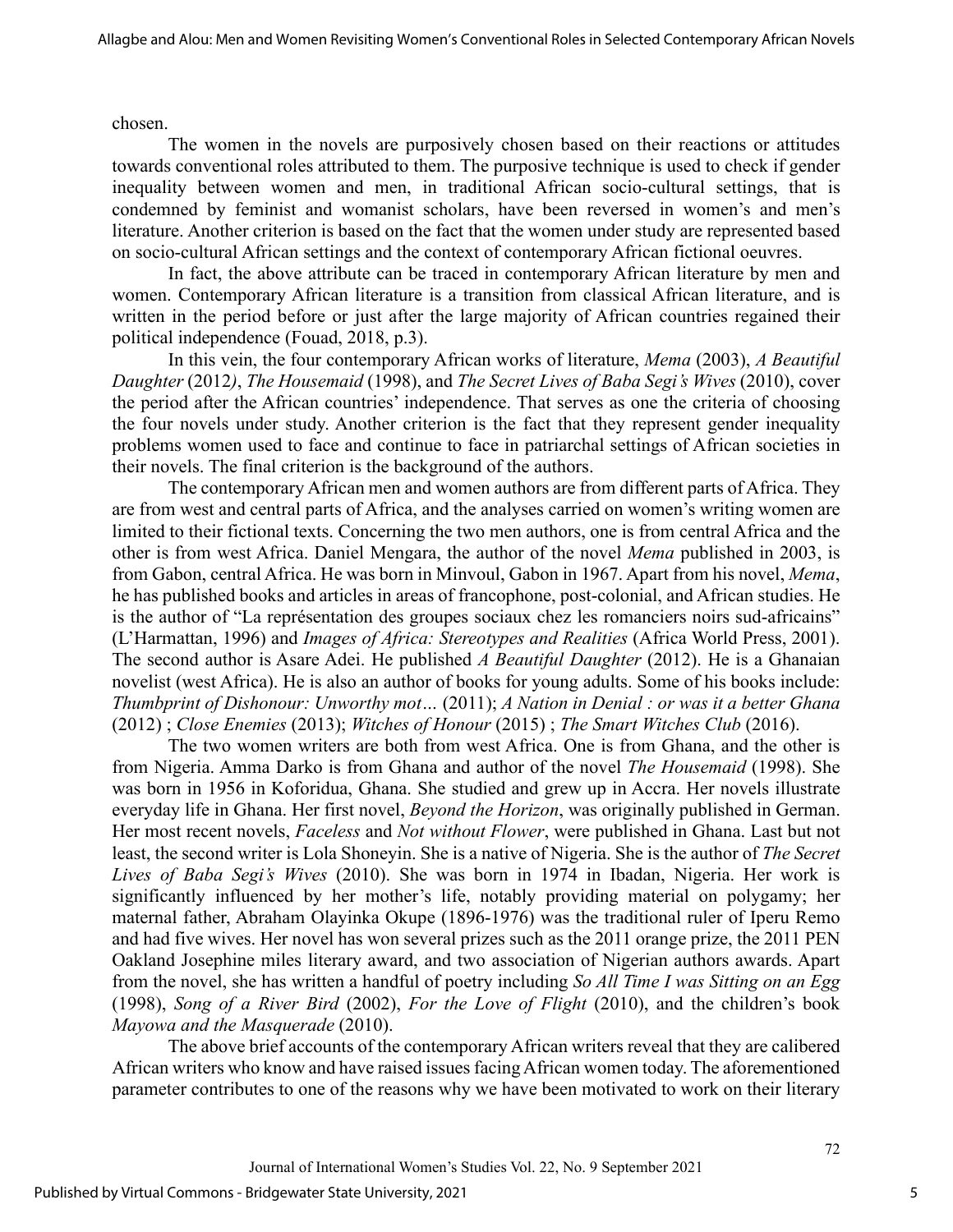texts. Since women used to be represented under an attributed role bestowed on them, discursive policy analysis will help to underpin change, if any, in analysing the role attributed to female characters so as to qualitatively examine reversal of women's conventional roles through womanist and radical feminist trends in four selected contemporary African novels by men and women.

### **Reversal of Women's Conventional Roles in the Novels**

In Daniel Mengara's *Mema*, women have challenged the patriarchal thinking that gives men right of decision-making over women in a marital setting. This state of affairs seems to defy the unequal power relations or role assignment between men and women in patriarchal African societies. As Ojo-Ade observes, "[…] woman must keep quiet [in a patriarchal context] when men are talking. Woman is woman, mother, child bearer, supporter of man. If woman talks too much, she is considered uncouth, uncivilized" (1983, p. 159).

The above women's roles are challenged by Biloghe's mother and Old Meleng, her grandmother. A reversal of women's roles is marked when Biloghe's husband, Ntutume, who has quarrelled and refused to reconcile with his wife refugeeing with her parents, finally decides to go and beg her back. It is remarked that this man is forced by women through a prolonged strike to go and beg for his wife back. In fact, the women's strike actually make Ntutume and his people want to settle the dispute. The narrator informs the reader of this in the following excerpt depicting the meeting between Ntutume's people and their in-laws:

> 'We know we have offended you,' the head speaker from Ntutume's village would say to their in-laws. Our forefathers used to say that he is a fool who does not know how to beg. We have come to beg for the return of our wife (Mengara, 2003, p. 20).

In African context, when a problem arises between spouses, their parents or/and relatives call for a meeting to sort it out. So, in this case, a meeting is held and the fathers of the spouses are allowed to speak. And what the father decides is considered as the final verdict, but one can notice the reversal of roles given to women in Mengara's novel.

During the meeting, Old Meleng (the grandmother of Biloghe) openly counters Nkulanveng, the male speaker who represents Nutume's people. Her speech is considered incontestable and final to the problem between the spouses. Although Nkulanveng is known as a great orator, Old Meleng uses her position as a grandmother to undo his riddle. As the narrator states:

> His pride [Nkulanveng's pride] had to be put aside, above all because he had been vanquished, not by a peer, but by an old mother who still had a lot to teach people of his generation…A roar of voices saluted her last words. Ah! These old women [...] No one can be cleverer than they are. Where did they learn all these tricks of knowledge? Well, you know, never play with those old people. After all, didn't they give birth to us? Yes? So why expect younger people to surpass them in wit? (Ibid. p. 25).

In the same way, Biloghe's mother scolds her son in-law, Ntutume, and warns him never to illtreat her daughter again. In fact, she threatens to return the bride price the man has paid for her daughter. By so doing, she opens his eyes to the fact that he can never provide for her daughter if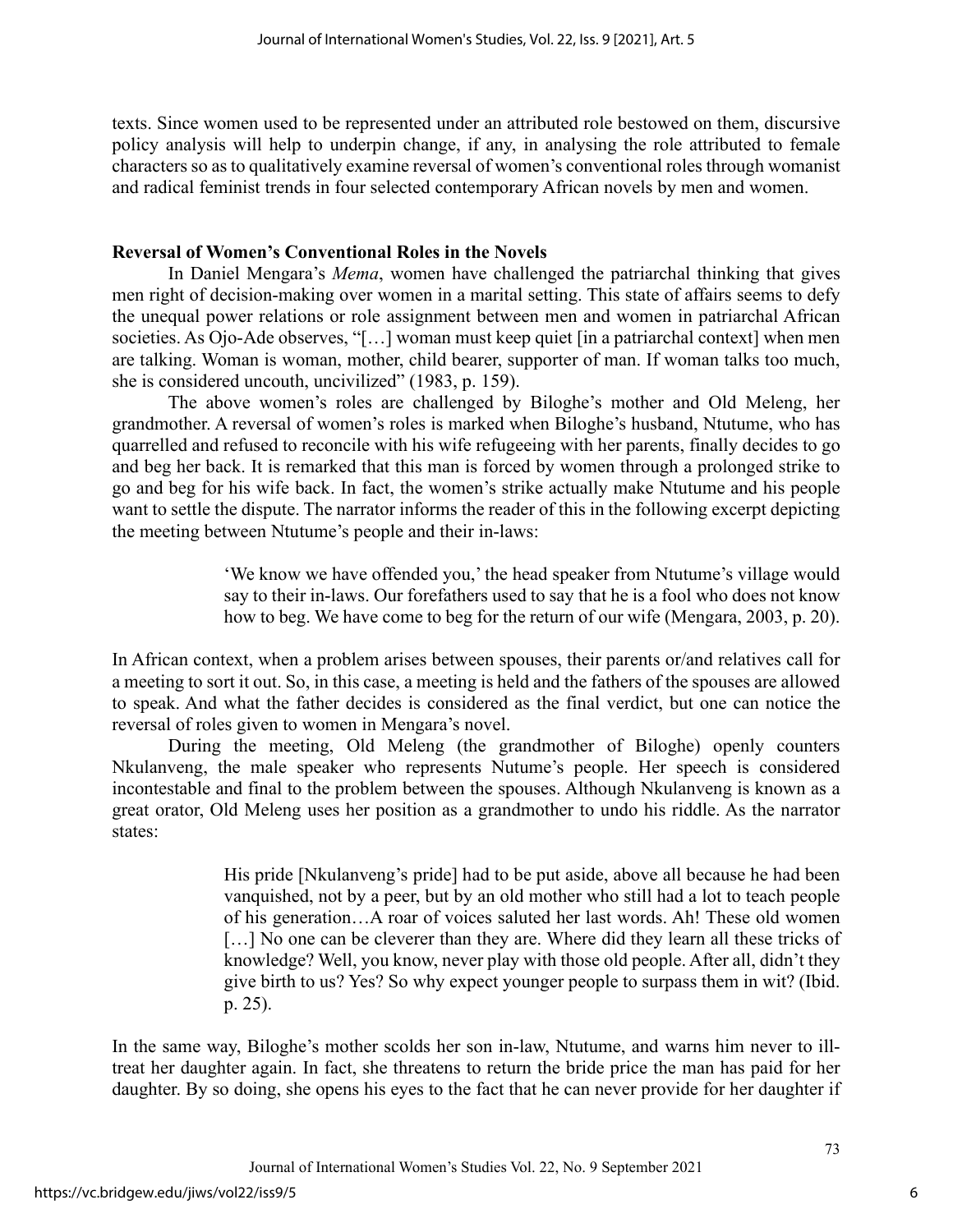he kills her with his brutality. The narrator informs the reader that "As the two communities parted that day, everyone went away pondering over the words of Biloghe's mother, words that symbolized the respect that men and women used to show to one another…" (Ibid. p. 29). As observed in the novel, Mengara counters the traditional way of representing women. By so doing, he has shouldered a major focus of contemporary scholars, especially feminists and womanists, on the rights of women. He has joined his voice with many scholars of feminist and womanist studies who have largely been unanimous in some aspects of African culture that are hostile to women, and advocated for the need for a paradigm shift so that the supposed hitherto marginalised woman will be emancipated (Familusi, 2012, p. 229). He used motherhood, which is identified in womanist ideology, to empower women. In doing so, he seems to confirm Akujobi's viewpoint on motherhood: "With motherhood, a woman is considered blessed, she acquires a higher status in society, she is respected and mythologized" (2011, p. 6).

Like in Mengara's *Mema*, there is a reversal of women's conventional roles in Lola Shoneyin's *The Secret Lives of Baba Segi's Wives*. In this novel, the author has depicted women under the patriarchal setting of Yoruba people of Nigeria. As Familusi (2012, p.300) confirms, the Yoruba nation, like many other African societies, is essentially patriarchal; hence, men are understood to be more privileged than women. Every decision and power is under the control of men. But Shoneyi defied that state of affairs by allowing Iya Segi's mother and her best friend, Mama Alaro, both female characters, to arrange their children's marriage. The marriage proposal is made by Iya Segi's mother to her friend in the following terms:

> We have been friends for a long time. I am dying. Why don't you take my daughter and make her yours? Let me give her to you with my blessing. Let your son take her from me and I will watch over them from the next world (2010, p.100).

Marriage arrangements like this are always done among men and their fellows. The fact that Shoneyin allows her female characters to be in this leadership role and carry out decisions reserved for men leads one to believe that perhaps she is suggesting matriarchal society as a remedy to patriarchal failure.

To answer the above question, one can affirm that she has drawn her idea from matriarchy. The necessary conditions of the definition of "matriarchy" are that mothers are at the center of society, as manifested by matrilinearity and by mothers' (or women's) power of economic distribution, both in the context of gender equality (Goettner-Abendroth, 2012, p. xxvi). In addition, she has survived by temporarily switching from patriarchy to matriarchy so as to make the women assume the mantle of leadership in the marriage of their children by depicting the husbands of the women as irresponsible, lazy, or dead.

For instance, Iya Segi is the only child her mother has from her late father. She alone has catered for her daughter right from her womb and raises her alone because her husband has abandoned her for another woman. She reveals this to her daughter: "Your father left me for a beautiful woman. I told him I was pregnant, but he didn't want to hear it…He pursued another woman's hole and died inside it,' my mother said."

The novel has not said much about Mama Alaro's husband, but the fact that he does not assume his role as a father makes him fall into the group of irresponsible, lazy, or dead men. Hence, Shoneyin depicts that he has a son who is called Ishola Alaro as the only son of Mama Alaro, as bricklayer apprentice in Ibadan. Iya Segi's mother and her friend finance the wedding festivities of their children. The narrator reveals this through Iya Segi: "They bought three cows and eight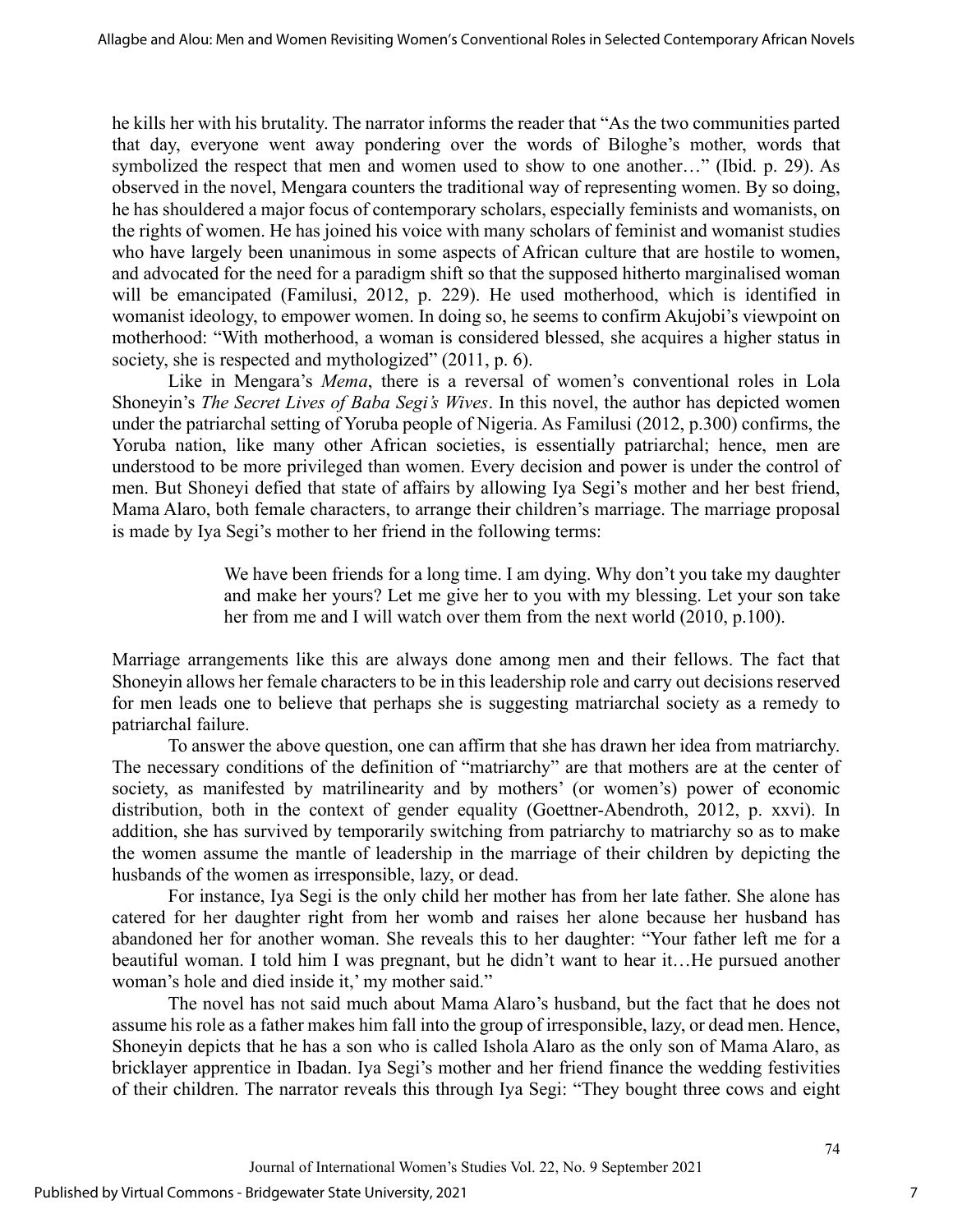bags of rice. They invited the chiefs from all neighbouring villages" (Ibid. p. 102). The above attitudes of the women—inviting the chief of the village to the marriage ceremony of their children—shows that they are womanists. As we have mentioned before, the womanists believe in inclusive society. It falls into the trend of matriarchal ideology because in matriarchal society men are not chased away but they are implicated in already made affairs. In other ways, men play the role of figurehead. Also, the foregoing female role indicates a reversed gender role in representations of Yoruba women of Nigeria because the narrator is an aborigine of the Yoruba culture. In addition, the above reversed gender role has been possible due to this era of civilization and acculturation where women are now both seen and heard in Yoruba land. Some of them have become bread winners of their families because of economic realities (Familusi, 2012, p.309).

Furthermore, if the women's husbands are, as mentioned before, responsible, hardworking, or alive, in a patriarchal setting, it is their role to give out their daughter(s) in marriage. This role naturally belongs to fathers or paternal aunts. The women have recreated themselves. This female recreation seeks to change the passive roles ascribed to women in a male-dominated society. Chukwuma contends that Feminism means :

> "…a rejection of inferiority and a striving for recognition. It seeks to give the women a sense of self as worthy, effectual and contributing human beings. Feminism is a reaction to such stereotypes of women which deny them a positive identity […] (1994, p. ix).

In a nutshell, Shoneyin has also revealed womanist ideology through the women because they do not hate men. But they have challenged the patriarchal system that subjugates and oppresses them. For instance, in the novel, Iya Segi's mother is depicted as a very rich woman. She hands over all her wealth to her friend, who in turn hands it over to her son. However, the young man does not know where the money comes from: "[…] I knew he didn't know the source of the money his mother had stuffed into a cash bag. From the way he held his head, it was clear he believed it was a great gift from his mother" (2010, p.102). Not only has this money helped Mama Alaro's son to establish his own business, but it has also helped him to take care of Iya Segi, his other wives, and their children. The above shows how African societies' switching from a patriarchal ideology to a matriarchal one can be beneficial not only to socio-economic welfare of women but it can also be beneficial to their children. In fact, it has come to confirm Chinweizu's assumption about societal institution that "A society cannot, therefore, be either "strictly matriarchal" or "strictly patriarchal"; rather, a society can have matriarchal and patriarchal subsystems, and these usually complement each other" (1990, p.112). That manner of doing can allow easy complementaries and resolve problems of gender inequality for incoming African generations. The switch from patriarchal ideology to matriarchal one seems to pave an easy way for reversal of women's conventional roles in the contemporary African novels under study.

Just like Mengara and Shoneyin, Asare Adei shows a reversal of women's conventional roles. In his novel, he has given his female characters voice on matters related to their children and rights. For instance, Asamoah, the man who impregnates the daughter of Densua and Omane called Mansa and refuses to marry her. But Mansa struggles to take care of herself and gives birth to a baby boy called Kojo without the help of Asamoah. When the child has grown up, he (Asamoah) comes to claim him, under the pretext of sending him to school abroad. Instead of Omane, the husband reprimanding Asamoah of his bad habit by telling him he cannot have the child as a man, he asks his wife to do so because he is afraid. It is Densua who scolds and answers him in the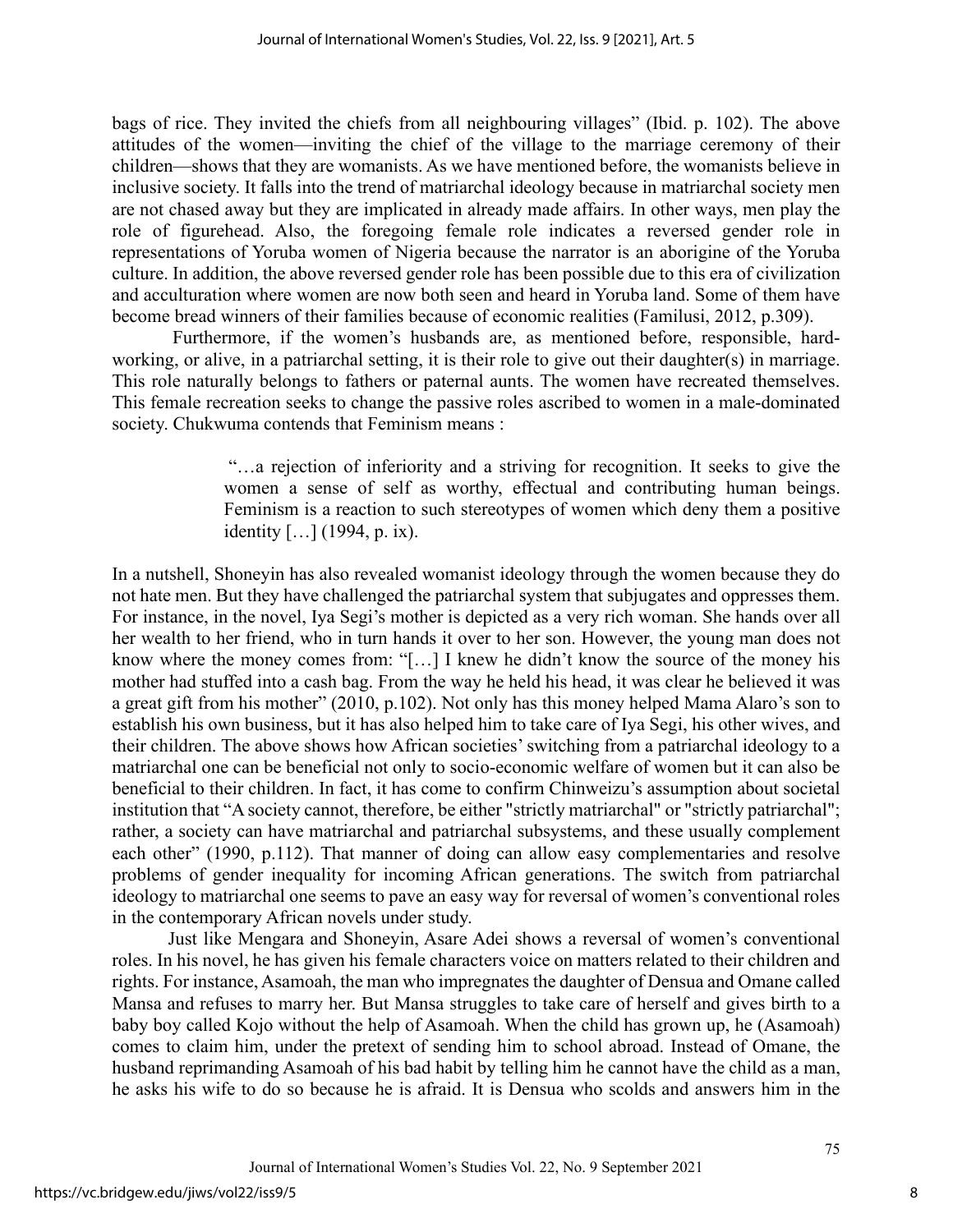following: "I'm sorry, you can't have him. By our custom, a child belongs to the mother. Mansa doesn't have any child apart from Kojo-she won't let him take him away" (Adei, 2012, p.121). Notably, it is in a matriarchal society that a child belongs to the mother. The child can even bear the name of his mother. So, Adei has tried to explore the reality of the Akan tribe of Ghana so as to empower Densua. In addition, the above way of representing Omane shows that he is weak and his wife, Densua, is strong and bold. Apart from that, Densua's attitude can be derived from the traits of the Akan realms. These traits of the Akan realms demonstrate that, in a matriarchal context, queenship stands above kingship ; the queen mother has the last word and is, in fact, the power behind the throne (Goettner-Abendroth, 2012, p.398). As a result, Densua is the power behind the household of Omane, her husband.

Like Mengara, Shoneyin, and Adei, Darko has reversed women's role in the dimension of submissiveness to men/husbands through her female character Sekyiwa. Darko is an aborigine of Ghana, and it is noteworthy to point out that the stories and problems raised in most of her novels originated from the Ashantis who form part of the Akan tribe of Ghana. In her novel, she has not only made her (Sekyiwa) not submit to her husband, but she has also made her challenge his authority. The above attitude of Sekyiwa to her husband is radical to traditional African women's attributes in an African patriarchal setting.

The way Darko portrays her makes her different from Shoneyin's representation of Iya Segi and her husband. In contrast, Iya Segi does not challenge the authority of her husband in Shoneyin's novel. She is rich, and the wealth of her husband comes from her mother, but that does not make her underrate him like Sekyiwa does to her husband.

#### **Conclusion**

Contemporary men and women writers have challenged patriarchal roles which impede the development and growth of women in their different novels. Drawing on womanism and radical feminism, they have broken the culture of silence and invincibility associated with women in early African literature. This has created a reversal of women's conventional roles noticeable in Daniel Mengara's *Mema*, Lola Shoneyin's *The Secret Lives of Baba Segi's Wives*, Asare Adei's *A Beautiful Daughter,* and Amma Darko's *The Housemaid*. As findings, there are similarities in the way the contemporary African men and women authors write about women in their fictional texts by sometimes switching from a patriarchal ideology to a matriarchal one so as to empower them through decision-making on matters concerning their children, their children's rights, motherhood, giving the hand of their daughter in marriage, and arranging and financing wedding festivities of their children in their novels. But the writers do not adopt the same concept when advocating or addressing problems facing women. So their use of womanist or radical feminist ideology varies from one another irrespective of their gender. The authors have confirmed that a society cannot, therefore, be either "strictly matriarchal" or "strictly patriarchal"; rather, a society can have matriarchal and patriarchal subsystems, and these usually complement each other" (Chinweizu, 1990, p.112).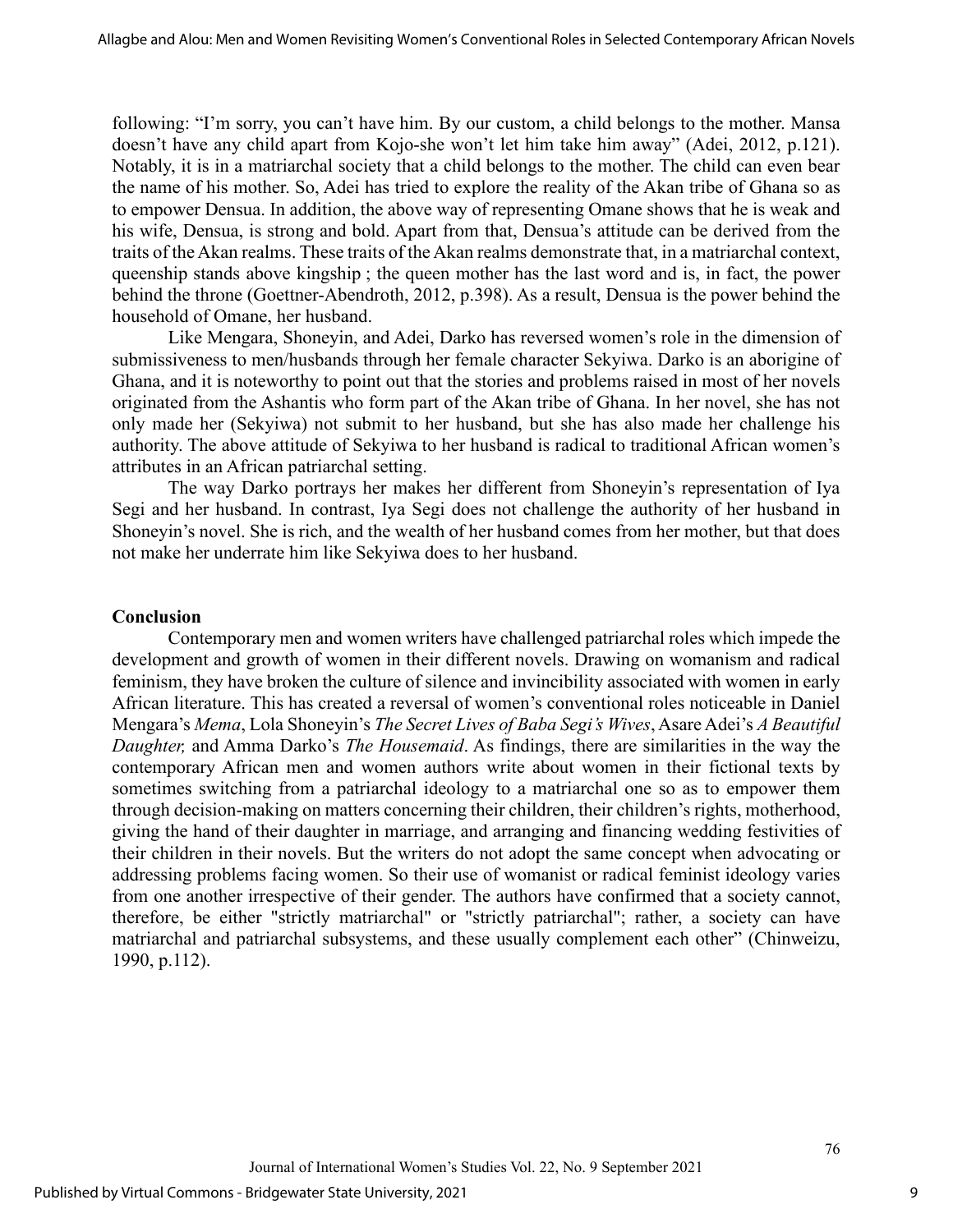## **References**

- Abrahams, P. (1956). *A wreath for Udomo*. Faber and Faber.
- Achebe, C. (1987). *Anthills of the savannah*. Anchor.
- Adei, M. (2009). Male-bashing and narrative subjectivity in Amma Darko's first three novels." in  *SKATE Journal of Literary Studies*, (1)1, 47-61.
- Adei, A. (2012). A beautiful daughter. Asdan Vision Books.
- Akujobi, R. (2011). Motherhood in African literature and culture. *Comparative Literature and Culture*, (13)1, 1-7.
- Allagbe, A. A. & Allagbe A. M. (2015). A cross-examination of female masculinities and male femininities in *Mema* by Daniel Mengara. *Studies in English Language Teaching*, (3)4, 384-394.
- Amouzou, A. (2014). Ideological ambiguities and social relevance in Buchi Emecheta's *The Slave Girl. Revue du CAMES, Lettres, Langues et linguistique*, 2, 13-24.
- Annis, P. (1981). *Archetypal Patterns in Women's Fiction.* The University of Indiana Press.
- Butler, J. (1990). Gender Trouble: Feminism and Subversion of Identity*,* In Cameron Deborah,  *The Feminist Critique of Language: A Reader*. Routledge.
- Chinweizu, I. (1990). *Anatomy of female power: A masculinist dissection of matriarchy*.Paro Press.
- Chukwuma, H. (1994). The identity of self: Introduction. *Feminism in African Literature: Essays on Criticism*. New Generation Books.
- Darko, A. (1998). *The Housemaid*. England and Wales: Pearson Education Limited.
- Familusi, O.O. (2012). African culture and the status of women: The Yoruba example. *The Journal of Pan African Studies*, (5)1, 229-313
- Fonchingong, C. (2006). Unbending gender narratives in African literature. *Journal of International Women's Studies*, (8)1, 135-147.
- Fouad, M. (2018). *Introduction to contemporary African literature: A course handbook* (1<sup>st</sup> ed).
- Arres Librairie. https://www.researchgate.net/publication/325424752.
- Flouli, A. (2017). 3 waves of femininism. *Gest Gender Studies*. (10)18, 1-11.
- Gardiner, J. K. (1980). On female identity and writing by women. In *Writing and Sexual Difference*, Ed. Elizabeth Abel, *The University of Chicago Press*.
- Glynos, J., Howarth, D., Norval, A., & Speed, E.(2009). Discourse analysis: Varieties and metho ds. *National Centre for Research Methods* (NCRM/014), 1-42. [https://www.researchgate.net/publication/279669539.](https://www.researchgate.net/publication/279669539)
- Goettner-Abendroth, H. (2012). *Matriarchal societies: studies on indigenous cultures across the globe*. Peter Lang.
- Grady, C. (2018). The waves of feminism, why people keep fighting over them, explained (C:\Us ers\lenovo\Documents\ and - Vox.mhtml. on July 20, 2018 9:57 am).
- Gubar, S. (1980). The blank Page and the issues of female creativity. *Writing and Sexual Difference*, Ed. Elizabeth Abel. *The University of Chicago Press*.
- Hooks, B. (2000). *Feminism is for everybody: passionate politics*. South End Press, 2000.
- Ibeku, I. A. (2015). Adichie's *Purple Hibiscus* and the issue of feminism in African novel." *Journal of Literature and Art Studies*, (5)6, 426-437.
- Koussouhon, L. & Agbachi, F. (2016). Ambivalent gender identities in contemporary African literature: A butlerian perspective. *Journal for the Study of English Linguistics, Macrothink Institute*, (4)1, 81-97.
- Koussouhon, L. A. & Dossoumou, A. M. (2015). Exploring ideational metafunction in Helon